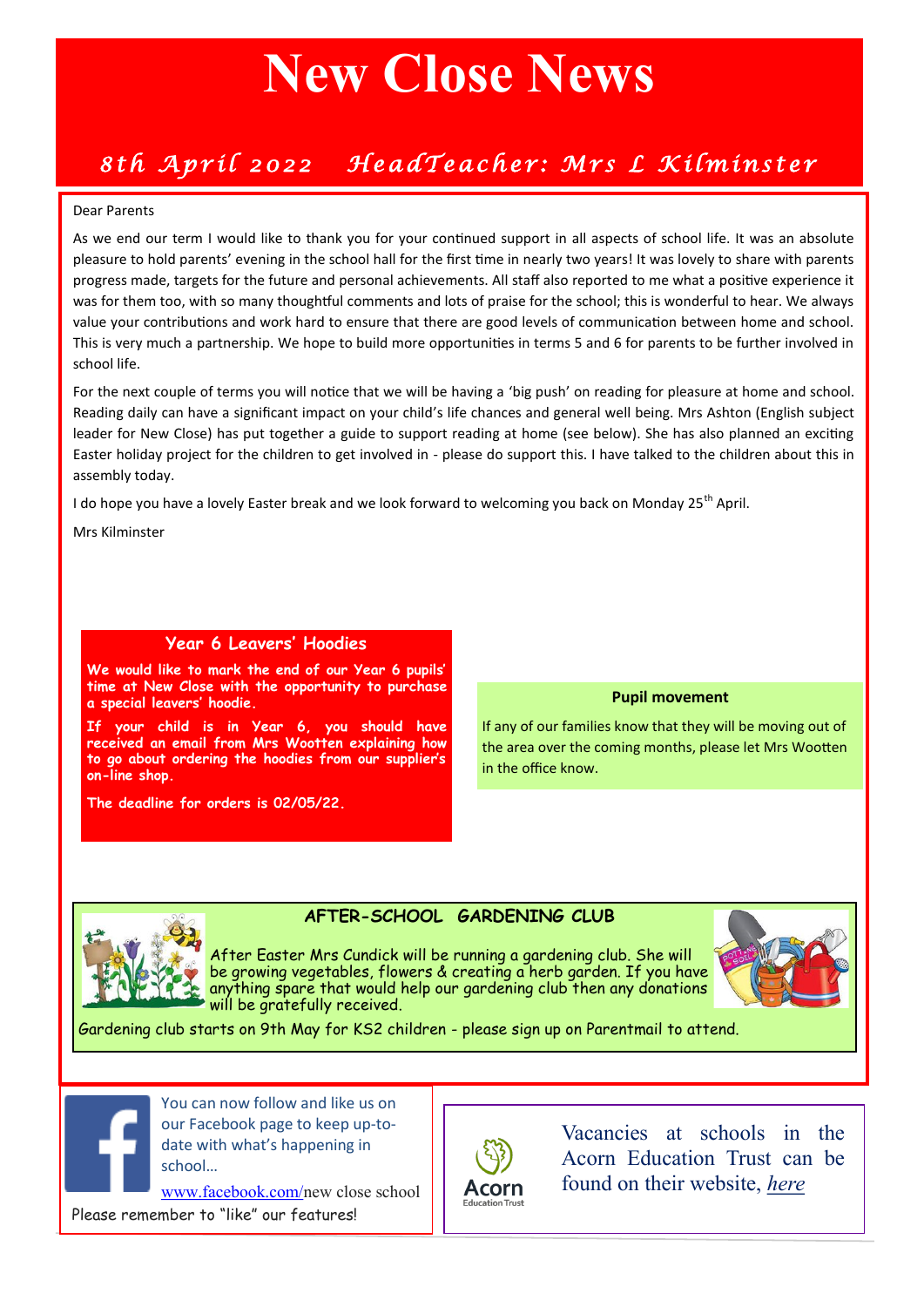### **Reading Matters**

At New Close we know that reading is central to accessing the whole curriculum, and that reading for pleasure and knowledge can transform lives. Our pupils receive a rich reading diet in school, and we ask that parents and guardians support their child in practicing their reading at home too.

### **What will my child be reading at home?**

Pupils in Reception, Year 1 and those in Year 2 who are still securing phonics knowledge, will be bringing home a Little Wandle phonically decodable book. Pupils will be reading this book in school for three sessions, then bringing the book home to practice the fluency (smoothness of reading) and prosody (expression) at home. They will also have a 'Sharing Book' for someone at home to read to them and enjoy together.

Pupils who are secure in phonics in Year 2, and KS2 pupils will have a Progress book which is matched to their reading ability and a Choice book from the class library. The Choice books will be chosen in collaboration with the class teacher to ensure the book is going to be appropriate.

### **How often should my child read at home?**

It is expected that EVERY child reads at home. This should be as frequently as possible (ideally every day), but as a minimum, EYFS and KS1 pupils should be reading at home 5 times a week and KS2 pupils should be reading at home 6 times a week.

For our more confident readers, this may be reading to themselves but with discussion to an adult. For our younger readers we encourage you to hear them read their phonic book and share their 'Sharing' book. We encourage parents to sign your child's reading record book and record any comments, to help to develop the link between school and home and highlight progress or concerns that you might have. Teachers check the reading record books on a regular basis to monitor the frequency of pupils' reading, and to ensure they remain on the appropriate Progress books for their reading level.

### **How can I help my child with their reading at home? Reading with TRUST**

| I ake turns to make plans and predictions<br>before reading             | 'I wonder if the little bear will get lost, what do you think?'<br>'Do you think he's lost his hat? I think his friend the bear might<br>find it.'                                                                        |  |  |
|-------------------------------------------------------------------------|---------------------------------------------------------------------------------------------------------------------------------------------------------------------------------------------------------------------------|--|--|
| Recap to check ideas and understand-<br>ing as your child reads         | 'You said that the mummy owl would come back. Where had she been?'<br>'Why do you think the little boy was frightened?'                                                                                                   |  |  |
| Use encouragement and praise to keep<br>children engaged in reading     | 'You really read that with lots of expression - well done!'<br>'You did a great job explaining what happened last time'                                                                                                   |  |  |
| Share prior knowledge and experiences<br>that link to the book          | 'Have you learnt about penguins at school? Where do they live?'<br>'That programme told us lots about baby animals, let's find a book to read<br>about them.'                                                             |  |  |
| I une-in and listen to your child be curi-<br>ous about their interests | 'I love reading dinosaur books with you. I really want to know more about<br>your favourite dinosaur.'<br>'Show me your favourite book. What did you like best about it?<br>Let's find something similar in the library.' |  |  |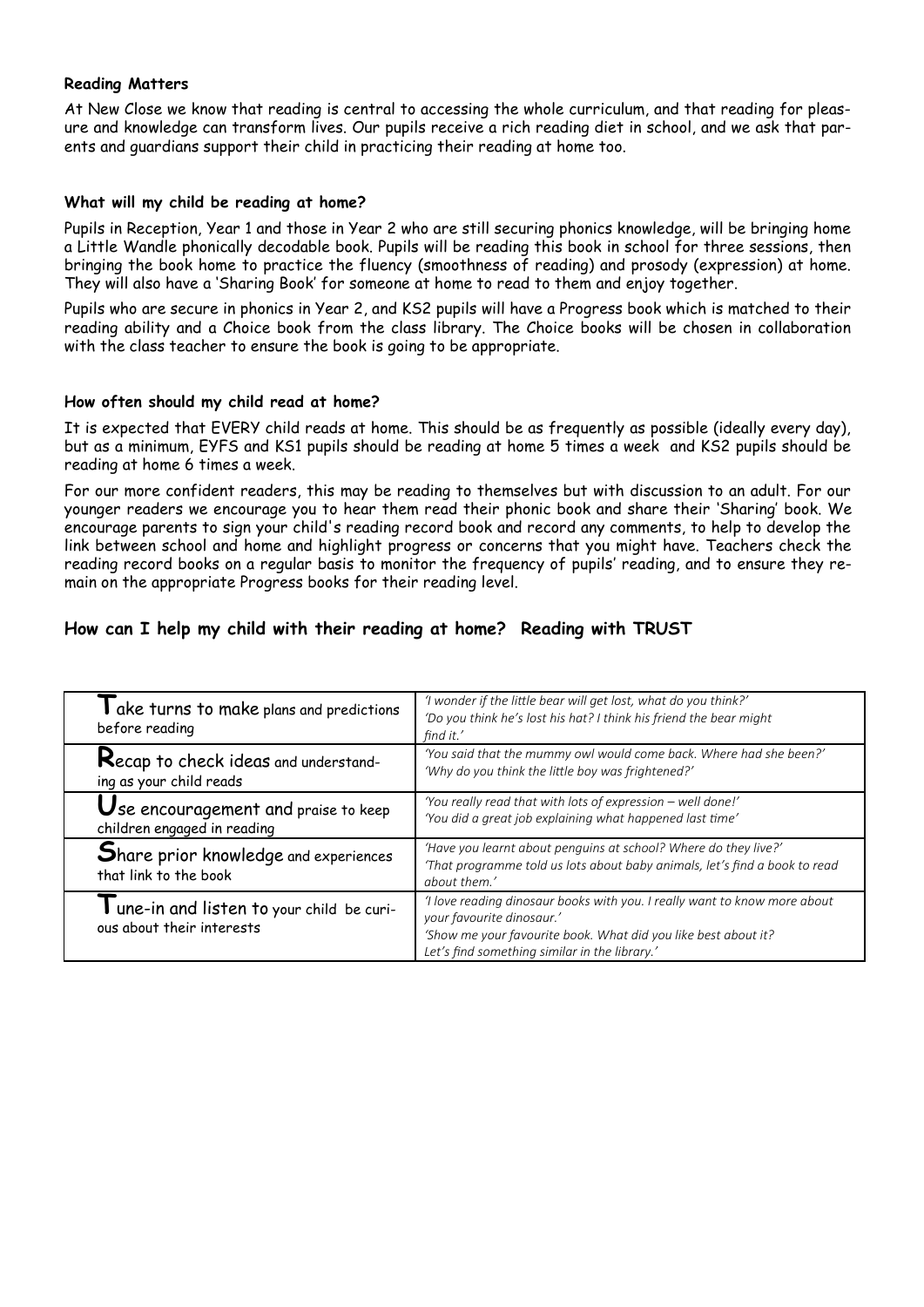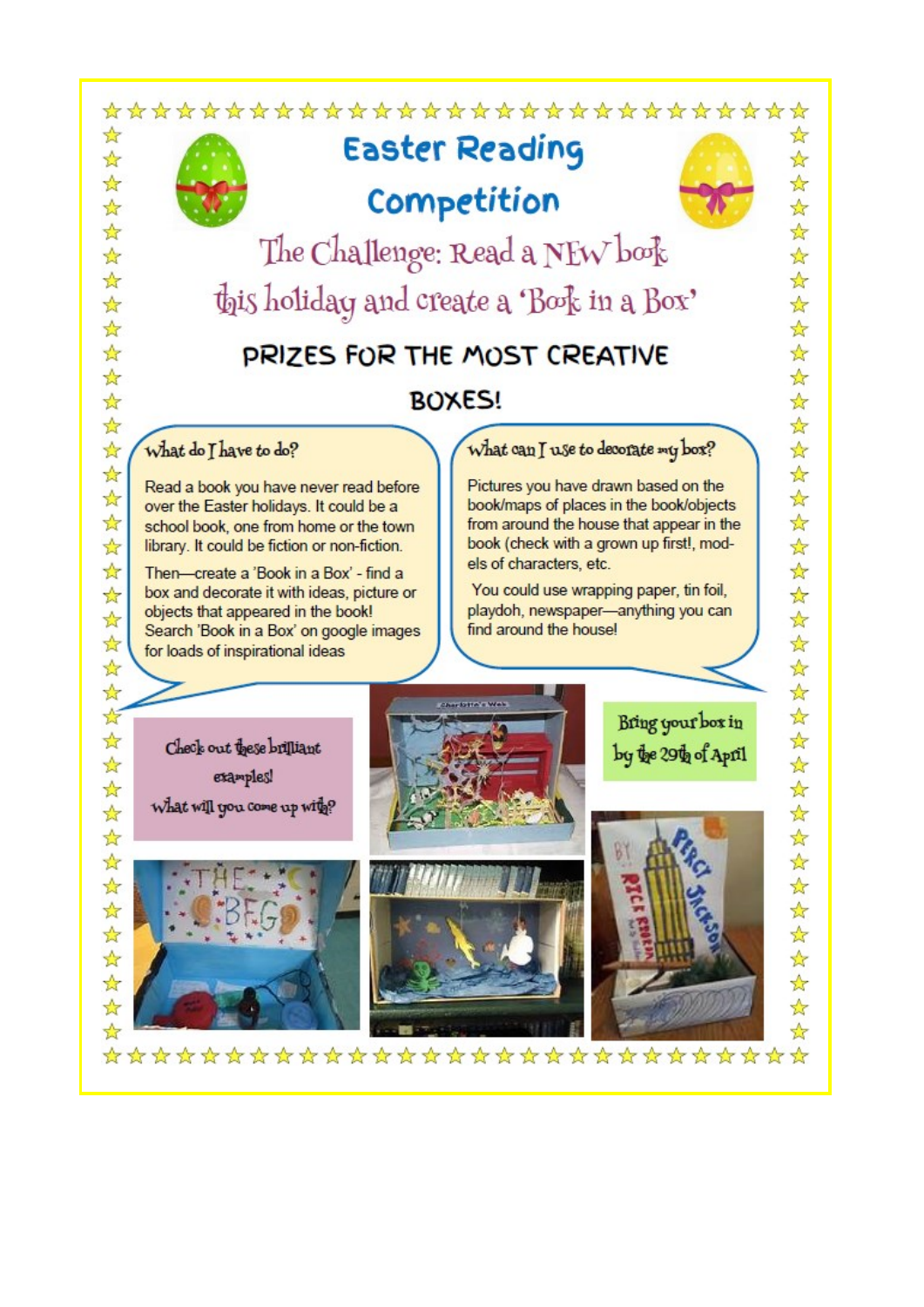### **Changes to measures and guidance for managing COVID-19 from Friday 1 April**

From the 1<sup>st</sup> April the government has removed some COVID-19 restrictions and introduced new guidance as set out in its Living with COVID-19 plan.

Pupils are no longer expected to routinely test for COVID-19 to attend school. However if your child has any of the following symptoms below then they should stay at home and avoid contact with other people where they can.

- continuous cough
- high temperature, fever or chills
- loss of, or change in, your normal sense of taste or smell
- shortness of breath

.

- unexplained tiredness, lack of energy
- muscle aches or pains that are not due to exercise
- not wanting to eat or not feeling hungry
- headache that is unusual or longer lasting than usual
- diarrhoea, feeling sick or being sick

They can go back to school, college or childcare when they no longer have a high temperature, and they are well enough to attend. If a child has mild symptoms such as a runny nose, slight cough who are otherwise well they should continue to go to school.

Children and young people aged 18 and under who have a confirmed positive COVID test (LFD or PCR) will be advised to stay at home and avoid contact with other people for **three** days. Adults are advised to stay at home for five days.

Children and young people who usually go to school, college or childcare and who live with someone who has a positive COVID-19 test result should continue to attend as normal.

Schools will keep in place baseline infection and prevention and control measures to help manage the spread of infection. Schools will:

- Encourage pupils to take up the offer of the national vaccination programme including COVID-19 and flu
- Ensure occupied spaces are well-ventilated and let fresh air in
- Reinforce good hygiene practices such as hand-washing and cleaning

From April healthy 5-11 year olds will also be offered the COVID vaccine. Vaccinations will take place outside of schools in vaccination centres, pharmacies, GPs and walk-in centres. Parents of 5-11 year olds will receive a letter from the NHS with further information. [Online](https://eur02.safelinks.protection.outlook.com/?url=https%3A%2F%2Fwww.nhs.uk%2Fconditions%2Fcoronavirus-covid-19%2Fcoronavirus-vaccination%2Fbook-coronavirus-vaccination%2F&data=04%7C01%7CHelean.Hughes%40wiltshire.gov.uk%7Caee682e8e6954c8c828f08da13cbb44a%7C5)  [bookings](https://eur02.safelinks.protection.outlook.com/?url=https%3A%2F%2Fwww.nhs.uk%2Fconditions%2Fcoronavirus-covid-19%2Fcoronavirus-vaccination%2Fbook-coronavirus-vaccination%2F&data=04%7C01%7CHelean.Hughes%40wiltshire.gov.uk%7Caee682e8e6954c8c828f08da13cbb44a%7C5) for 5-11 year olds will open in April.

Wiltshire Council has also shared more general advice which you can read here - COVID-[19 restrictions removed and new guidance from](https://eur02.safelinks.protection.outlook.com/?url=https%3A%2F%2Fwww.wiltshire.gov.uk%2Fnews%2Fcovid-restrictions-removed-and-new-guidance-from-friday&data=04%7C01%7CHelean.Hughes%40wiltshire.gov.uk%7Caee682e8e6954c8c828f08da13cbb44a%7C5546e75e3be14813b0ff26)  Friday - [Wiltshire Council](https://eur02.safelinks.protection.outlook.com/?url=https%3A%2F%2Fwww.wiltshire.gov.uk%2Fnews%2Fcovid-restrictions-removed-and-new-guidance-from-friday&data=04%7C01%7CHelean.Hughes%40wiltshire.gov.uk%7Caee682e8e6954c8c828f08da13cbb44a%7C5546e75e3be14813b0ff26)

Wiltshire Council is asking people to continue to be courteous of others with local case rates still high, by wearing a face covering in indoor crowded spaces, practising good hand and respiratory hygiene and continuing to stay at home if they are unwell to limit the transmission of all infectious diseases.

Free universal symptomatic and asymptomatic testing for the general public in England will end however limited free COVID-19 testing for vulnerable groups and some health and social care workers will continue to be made available nationally as per the government's policy. Wiltshire Council's seven lateral flow test collection sites have now closed as required through this national policy change.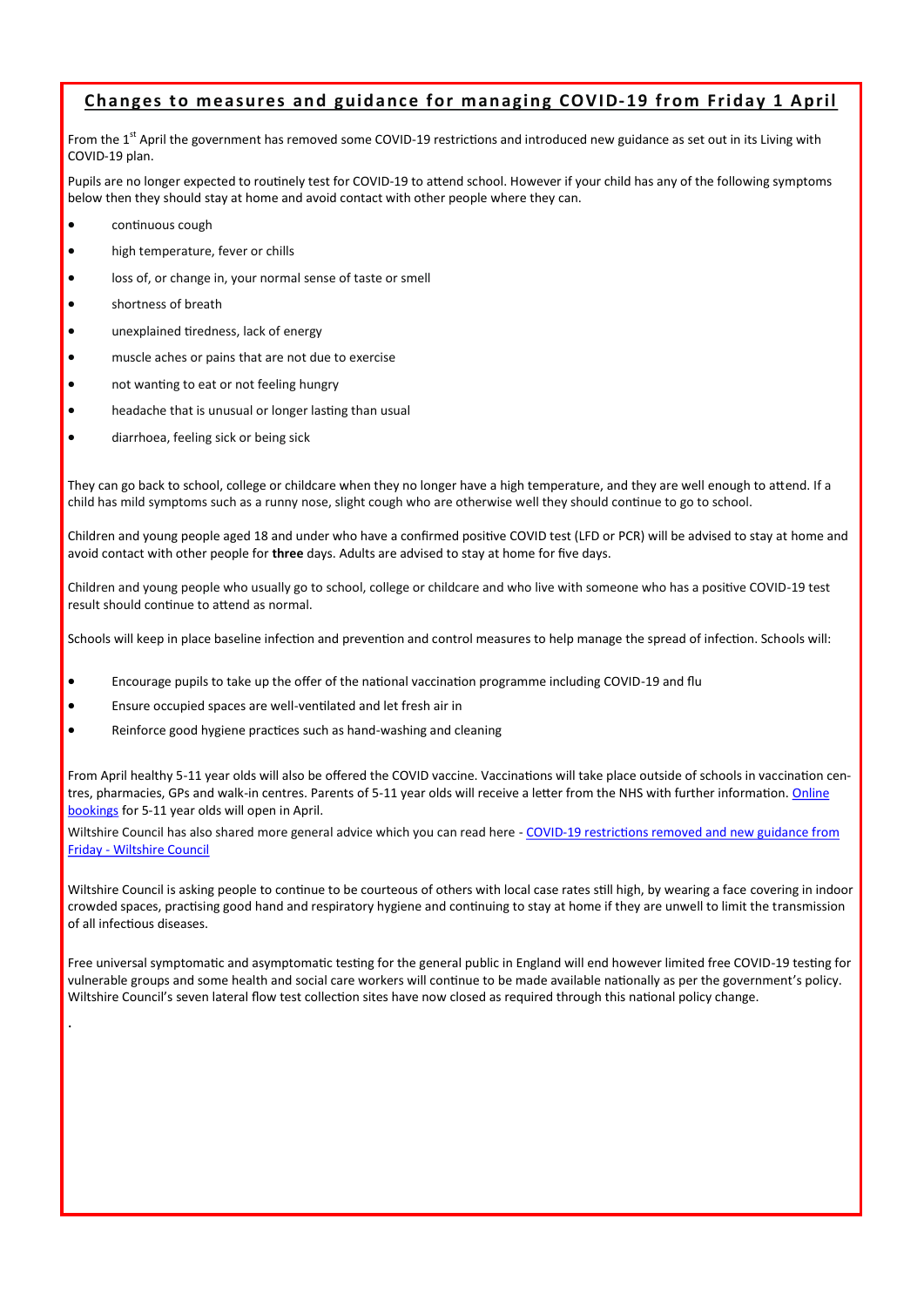### **Dates for your Diary - Terms 5 & 6**

- **25th April -** return to school for all children
- **w/c 25th April -** After-school clubs continue
- **28th April -** swimming starts for Otter class
- **28th & 29th April -** Nursery parent meetings with Mrs Pyke
- **2nd May -** Bank holiday (school closed)
- **30th May-3rd June**  half term holiday
- **6th June -** return to school for all pupils
- **7th June -** David Wiltshire Photography (class photo's)
- **9th June**  school nurse: Yr6 Height/weight checks and Reception height/weight/vision/hearing checks
- **w/c 11th July -** Fox class residential trip to Stone Farm, Devon
- **22nd July -** last day of term

### **New Close Breakfast Club**

**7.45 am- start of school day Flexible drop off Breakfast provided**

**£4 per session**

**To book please access Parentmail bookings must be made at least 8 days before the requested session\*.** 

**\* Parentmail will not be available during the Easter holidays.**

### **School Uniform**

We encourage our children to take pride in their appearance and feel that this in turn shows pride in their school. Please support us with this. Trainers should only be worn or PE days. Red jumpers/cardigans should be worn (not other jumpers/hoodies) Extreme hairstyles are not acceptable Thank you

### **Timings of the school day**

The gates open at 8.50am

The school day starts at 8.55am - please ensure that your child is in class by this point.

Gates will be closed by 9am

### **Parking**

**A reminder - please do not park or drop off in the lane or in the school car park.** 

**The car park is for staff, school visitors and disabled access only**. **Thank you**

### **New Close Nursery**

### *Are you looking for a nursery place for your child?*

We are taking applications for children who are due to start nursery in September 2022.

If your child turns 3 this academic year then you are warmly invited to book a showaround of our school and nursery.

Please contact the school office for more details.

Please report any PCR test results to:

[lk@newclose.wilts.sch.uk](mailto:lk@newclose.wilts.sch.uk) and [office@newclose.wilts.sch.uk](mailto:office@newclose.wilts.sch.uk)

This can be at any time over the weekend or week day. You may be contacted for further information.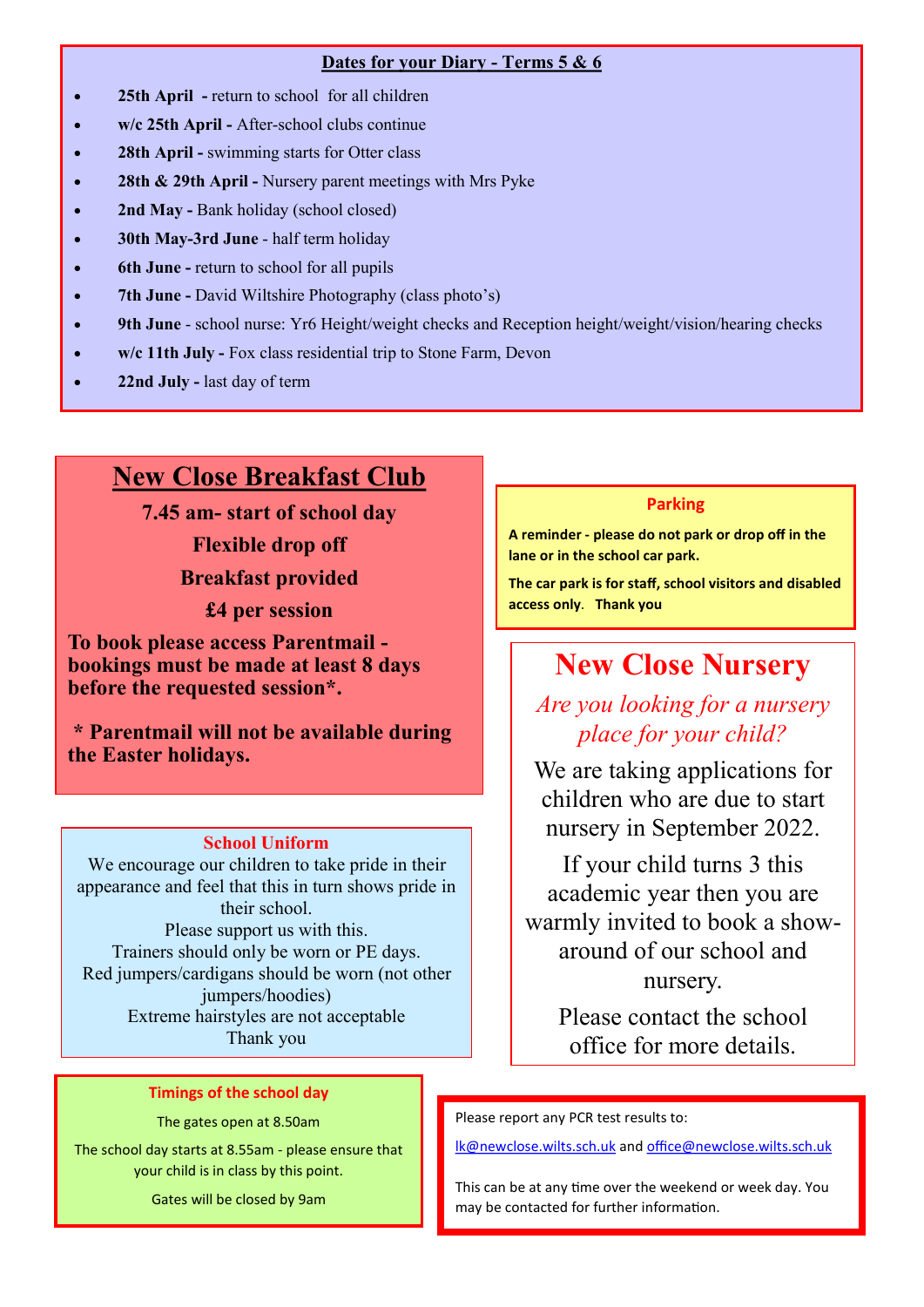### **Stars of the Week** <br>**House points**

**Rabbit: Olivia, Bella, Hawk Squirrel: Ninamma, Talayo Otter: Nogen, Tyler Fox: Anya, Archie C, Max**

### **Reading Races**



**Reading Race 1:** 

- **Reading Race 2:**
- **Reading Race 3:**
- **Reading Race 4:**
- **Reading Race 5: Pranita**



**Stourhead: 77 points** 

**Longleat:** 

**91 points** 

**Wilton: 121 points** 



**WILTON**

#### **Pupil movement**

If any of our families know that they will be moving out of the area over the coming months, please let Mrs Wootten in the office know.

### **WE ARE A NUT-FREE SCHOOL**

Just a reminder that New Close school and nursery is a nut-free and peanut-free zone.

We now have 2 children with nut allergies and it is **essential that packed lunches don't contain any nuts or peanuts (or products containing them).** 

We would appreciate your cooperation in this matter.

#### **FREE and SUBSIDISED COOL MILK**

A reminder to all parents/guardians that school is able to provide free milk each day to all children under five and to those children entitled to statutory free school meals. Milk can also be provided to children aged five or over at a subsidised cost. Our school milk scheme is administered by Cool Milk. To register your child for school milk, please visit

http[s://www.coolmilk.com/](https://www.coolmilk.com/) or ask in the school office.

**If your child is in our nursery, please contact the office to arrange and do not order directly through Cool Milk.**

### **Fruit/Veg**

We are able to offer free fruit/veg to children in reception, years 1& 2. **Please let us know if you do not want us to offer fruit to your child.**

### **School lunches**

Please use Parentmail to order your child's meals. You will need to book at least 8 days in advance. **However, Parentmail will not be available during the Easter holidays.**

- Free for all children in Reception, Year 1 and Year 2 under the government's Universal Infant Free School Meals Scheme.
- £2.30 for children in years 3, 4, 5 and 6

**If you wish to cancel a school meal please contact the school office by 9.00am on the day in question.** 

**Goodbye and Good Luck to two of our families who are moving out of the area:**

**Thomas and Lily in Bunny class.**